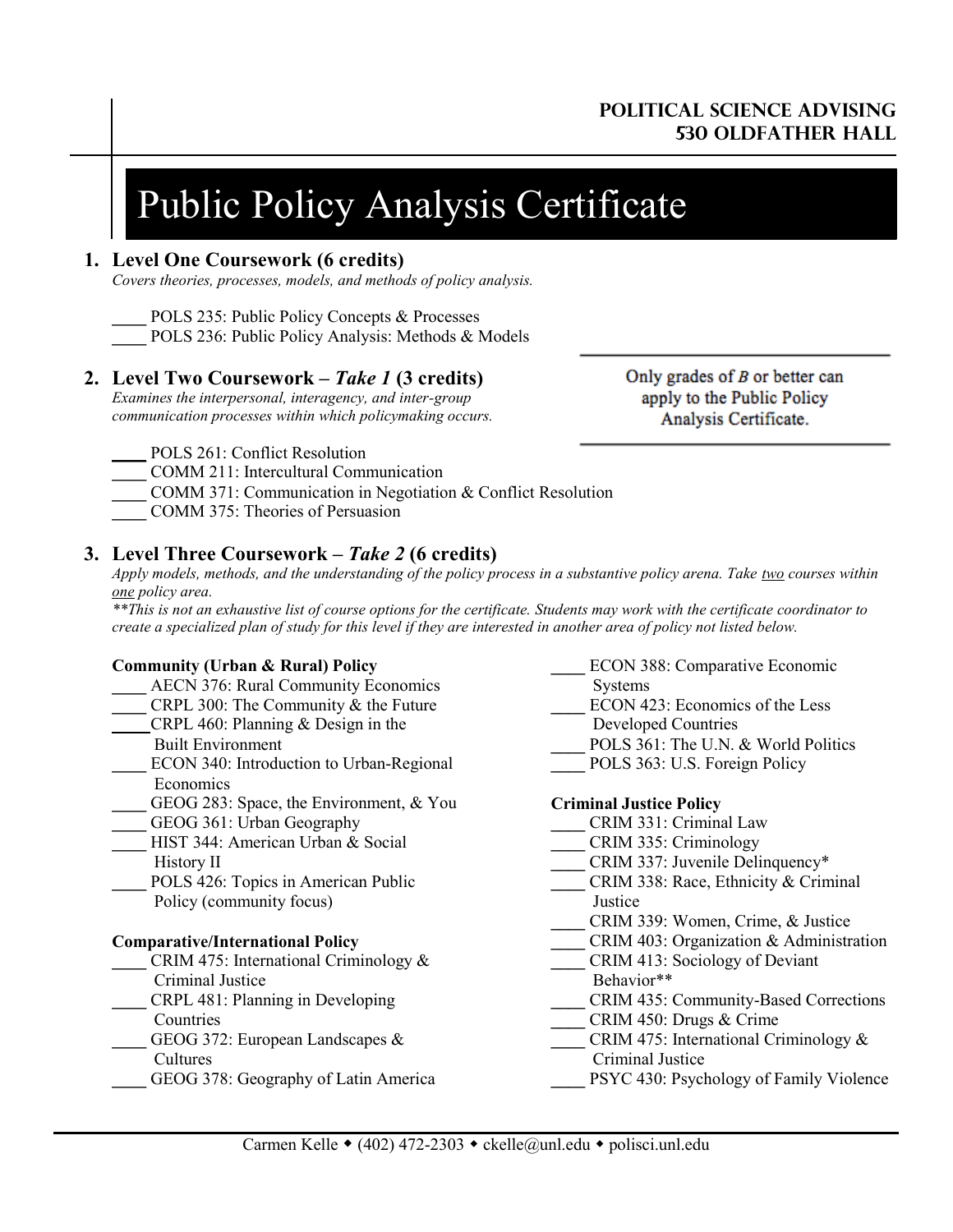- **\_\_\_\_** SOCI 311: Sociology of Juvenile
- Delinquency\*
- SOCI 474: Sociology of Deviance\*\*

## **Cultural/Ethnic Policy**

- **\_\_\_\_** CRIM 338: Race, Ethnicity & Criminal Justice
- **\_\_\_\_** GERO 469: Working with Minority Elderly
- **\_\_\_\_** HIST 333: Jews in the Modern World
- **HIST 464: Native American History:** Selected Topics (policy focus)
- POLS 426: Topics in American Public
- Policy (cultural/ethnic focus)
- POLS 476: Ethnic Conflict & Identity
- **PSYC 425: Psychology of Racism**
- **\_\_\_\_** SOCI 481: Minority Groups
- **\_\_\_\_** TEAC 330: Multicultural Education

## **Drug Policy**

- **\_\_\_\_** CRIM 450: Drugs & Crime
- **\_\_\_\_** CYAF 446: Addiction & Families
- **\_\_\_\_** SOCI 309: Drugs & Society

## **Economic Policy**

- **\_\_\_\_** AECN 425: Agricultural Marketing in a Multinational Environment
- **\_\_\_\_** ECON 321: Introduction to International Economics
- **\_\_\_\_** ECON 322: Introduction to Development **Economics**
- **\_\_\_\_** ECON 423: Economics of the Less
- Developed Countries
- **\_\_\_\_** ECON 471: Public Finance
- **\_\_\_\_** ECON 481: Economics of the Labor Market
- POLS 426: Topics in American Public Policy (economics focus)
- **\_\_\_\_** POLS 459: International Political Economy

## **Education Policy**

- **\_\_\_\_** ALEC 424: Foundations of Career & Technical Education
- TEAC 330: Multicultural Education
- **\_\_\_\_** TEAC 331: School & Society
- **\_\_\_\_** TEAC 431: Studies in the Foundations of Education
- GERO 410: Educational Gerontology
- POLS 426: Topics in American Public
- Policy (education focus)
- SOCI 460: Education & Society

#### **Environmental Policy**

- **\_\_\_\_** AECN 357: Natural Resources &
	- Environmental Law
- **\_\_\_\_** AECN 445: Agricultural & Natural
	- Resources Policy
	- **\_\_\_\_** AECN 456: Environmental Law
- **\_\_\_** AECN 457: Water Law
- **\_\_\_\_** AECN 465: Resource & Environmental Economics II
- **\_\_\_\_** AGRO 450: Climate & Society
	- **\_\_\_\_** AGRO 475: Water Quality Strategy
- **\_\_\_\_** CRPL 470: Environmental Planning & Policy
- **\_\_\_\_** CRPL 471: Environmental Impact Assessment
- ENVR 319: Environmental Engagement & the Community
- **\_\_\_\_** HIST 346: North American Environmental **History**
- **\_\_\_\_** NRES 323: Natural Resource Policy
- **\_\_\_\_** NRES 484: Water Resources Seminar
- **\_\_\_\_** POLS 426: Topics in American Public Policy (environmental focus)

#### **Family Policy**

- **\_\_\_\_** CYAF 488: Child & Family Policy
- **\_\_\_\_** CYAF 495: Special Topics in Family &
	- Cultural Diversity (policy focus)
- **\_\_\_\_** POLS 426: Topics in American Public
- Policy (family focus)
- PSYC 430: Psychology of Family Violence
- **\_\_\_\_** PSYC 489: Child Behavior & Development
- **\_\_\_\_** SOCI 444: Social Demography
- **SOCI 448: Family Diversity**

#### **Gender Policy**

- **\_\_\_\_** CRIM 339: Women, Crime, & Justice
- **\_\_\_\_** POLS 338: Women & Politics
- **\_\_\_\_** POLS 426: Topics in American Public Policy (gender focus)
- PSYC 421: Psychology of Gender
- **PSYC 471: Human Sexuality & Society**
- **\_\_\_\_** SOCI 490: Sociology of Gender
- **\_\_\_\_** SOCW 486: Women's Issues & Sexism

#### **Gerontology Policy**

- **\_\_\_\_** GERO 410: Educational Gerontology
- **\_\_\_\_** GERO 435: Issues in Aging
- **\_\_\_\_** GERO 447: Mental Health & Aging
- **\_\_\_\_** GERO 450: Legal Aspects of Aging
- **\_\_\_\_** GERO 451: Long-term Care Administration